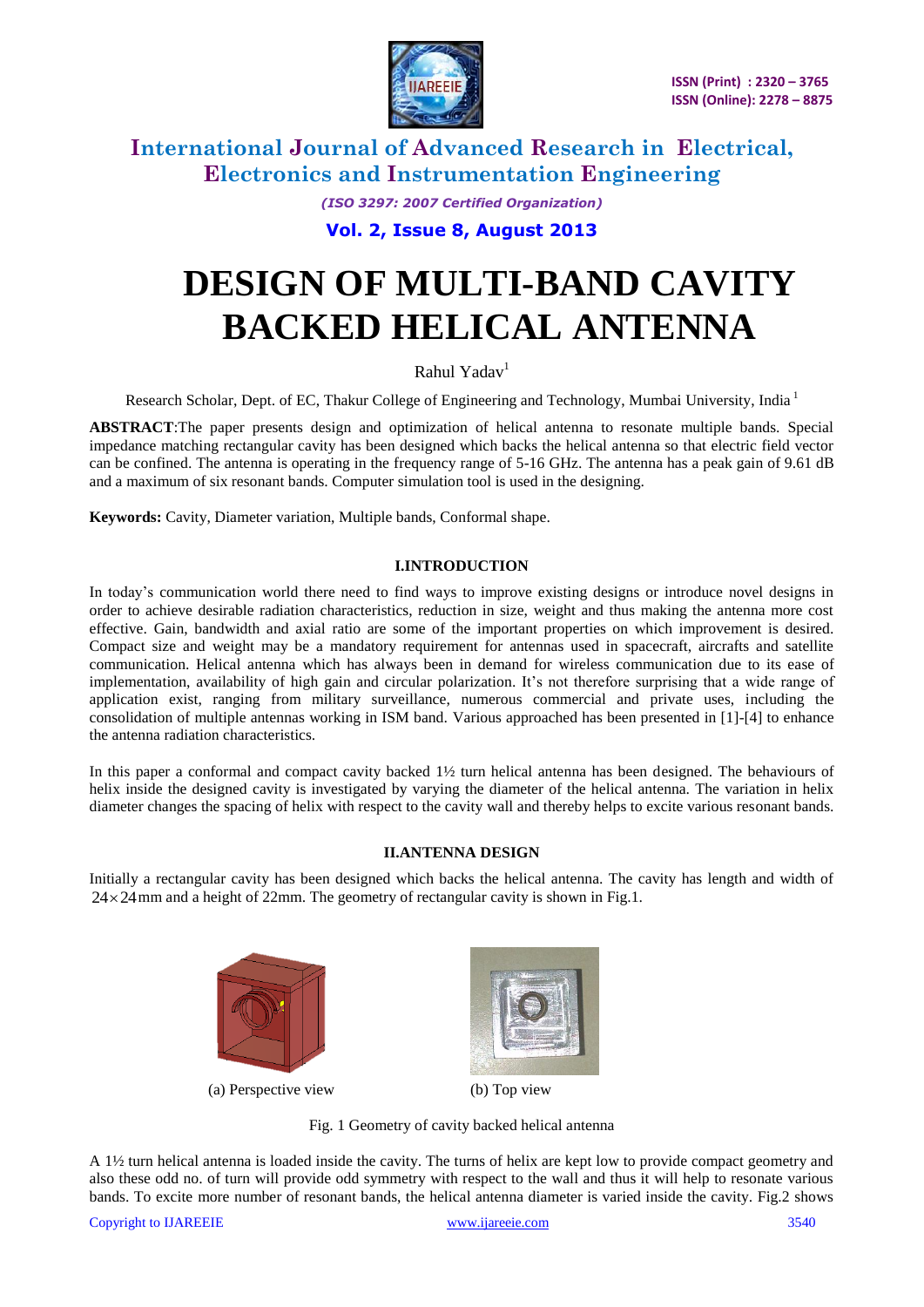

*(ISO 3297: 2007 Certified Organization)* **Vol. 2, Issue 8, August 2013**

the variation of helix diameter. The diameter is subjected to an incremental step size of 2mm to investigate the complete behaviour of helicalantenna inside the cavity. The feed location is shifted accordingly in order to accommodate the helix well within the cavity, otherwise the helix may coincide with the cavity walls with its feed location at the center of the ground plane.



Fig. 2 Helical antenna diameter variation top view

### **III.RESULTS AND DISCUSSION**

The analysis begins with the comparative plot of reflection coefficient as shown in Fig. 3 for diameter variation performed on the helical antenna inside the rectangular cavity.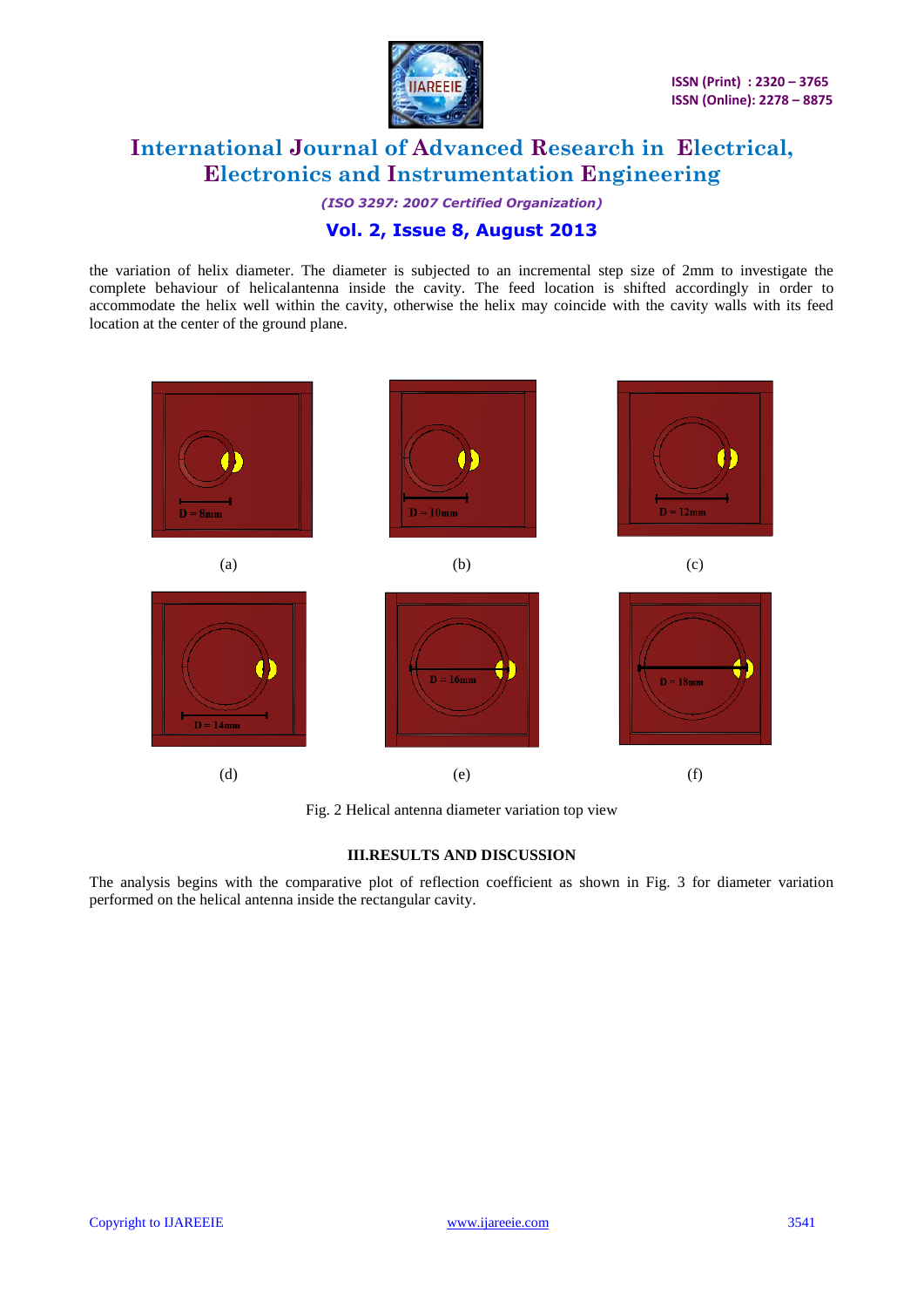

*(ISO 3297: 2007 Certified Organization)* **Vol. 2, Issue 8, August 2013**



In Fig.2 it can be clearly seen that the spacing between the helical antenna and the cavity wall is varying as the diameter increases. It is found that as the spacing between the cavity walls and helix is reduced, there is more number of reflections from the walls. It is observed that the frequency bands are resonated towards lower frequency in the decreasing manner of diameter from 18mm to 8mm. This justifies a simple inverse relation of frequency and wavelength. Since for diameter equal to 18mm the physical dimension of the antenna is highest, this eventually increases the range of frequency band where in case of diameter of 8mm the first resonating band is excited in the end compared to other diameters.Table 1 shown the complete analysis of helix diameter variation.

| <b>Parameter</b>                    | Dia-8mm    | Dia-10mm    | Dia-12mm   | Dia-14mm  | Dia-16mm  | Dia-18mm    |
|-------------------------------------|------------|-------------|------------|-----------|-----------|-------------|
| <b>Freq. Bands</b>                  |            | 3           | 5          |           | 6         |             |
| 1 <sup>st</sup><br><b>Resonance</b> | $11.5$ GHz | 7.23 GHz    | 5.14 GHz   | $4.6$ GHz | 5.45 GHz  | 4.94 GHz    |
| $2^{\text{nd}}$<br><b>Resonance</b> | 14.16 GHz  | $10.72$ GHz | $6.41$ GHz | 5.92 GHz  | 7.03 GHz  | 9.58 GHz    |
| $3^{\rm rd}$<br><b>Resonance</b>    |            | $14.2$ GHz  | 7.94 GHz   | 7.53 GHz  | 9.19 GHz  | $11.16$ GHz |
| 4 <sup>th</sup><br><b>Resonance</b> |            |             | 9.86 GHz   | 12.33 GHz | 11.75 GHz | 14.97 GHz   |
| 5 <sup>th</sup><br><b>Resonance</b> |            |             | $15.2$ GHz | 14.83 GHz | 14.62 GHz |             |
| 6 <sup>th</sup><br><b>Resonance</b> |            |             |            |           | 15.59 GHz |             |

Table I Analysis of helical antenna diameter variation

From the analysis of helix diameter variation represented in Table 1, it is found that for diameter equal to 8mm and 10mm the spacing between the walls of the cavity and the helix is more which excites only two and three frequency bands respectively. Whereas in case with helix diameter equal to 12mm and 14mm , the parameter spacing eventually increase resulting in five frequency bands and lastly with diameter of 16mm the spacing is very less and uniform from all the sides of the walls and thereby causing more frequency bands to resonate. But this not the case in diameter of 18mm.